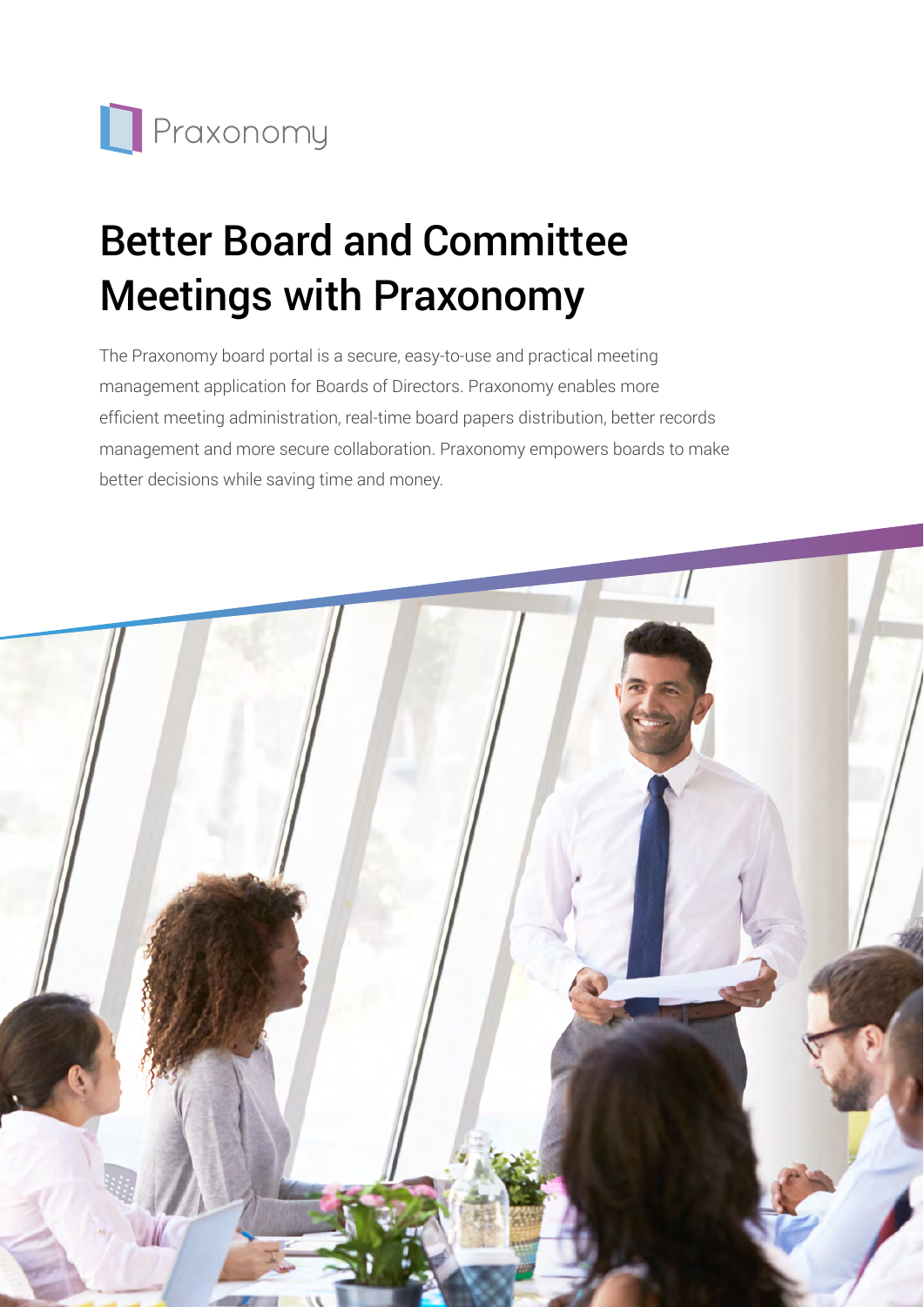# **PRODUCT BENEFITS**

#### FOR BOARD DIRECTORS

## $\mathbb Q$  Paperless meeting preparation

Praxonomy provides a superior board papers reading experience. You can quickly jump to specific sections of board papers or search for text. Updates and new versions of documents are pushed to you in real-time.

# $\Box$  $\Box$  See priorities with one glance

The Dashboard gives Board members a quick overview of what's most important, including upcoming meetings, with shortcuts to agendas and board packs, in order to help you take action on priorities.

#### $\mathcal D$  Easier, more secure collaboration

Features such as commenting and discussions make for more meaningful communication and collaboration between Board members, even outside the boardroom.

# $\bigcirc$  24/7 access to board materials

Praxonomy is optimised for devices in all form factors, whether laptop, tablet or smartphone, so it fits your workflow. And it's cloud-based which allows 24/7 access to information anywhere with an internet connection.

#### FOR COMPANY SECRETARIES

#### $\boxed{\phantom{a}}$  Organising meetings made easy

Praxonomy offers a complete toolset to help manage and track board and committee meetings – from putting together agendas and board packs, to recording minutes and archiving meetings as official records.

#### $\mathbb{R}^2$  Drag-n-drop board pack creation

Link meeting documents in any file format to agenda items and seamlessly compile them into digital board packs with a table of contents for easy navigation. Changes are pushed to meeting participants immediately.

# $\heartsuit$  Staying on top with task management

Meeting-specific task management helps ensure every meeting is well prepared, in a collaborative way, and all post-meeting action items are assigned and tracked.

# $\bigoplus$  Flexible roles and permissions

Spaces, board packs and individual files can be granted specific access privileges by user or by role. The system offers the ability to customise files permissions such as edit and download restrictions.

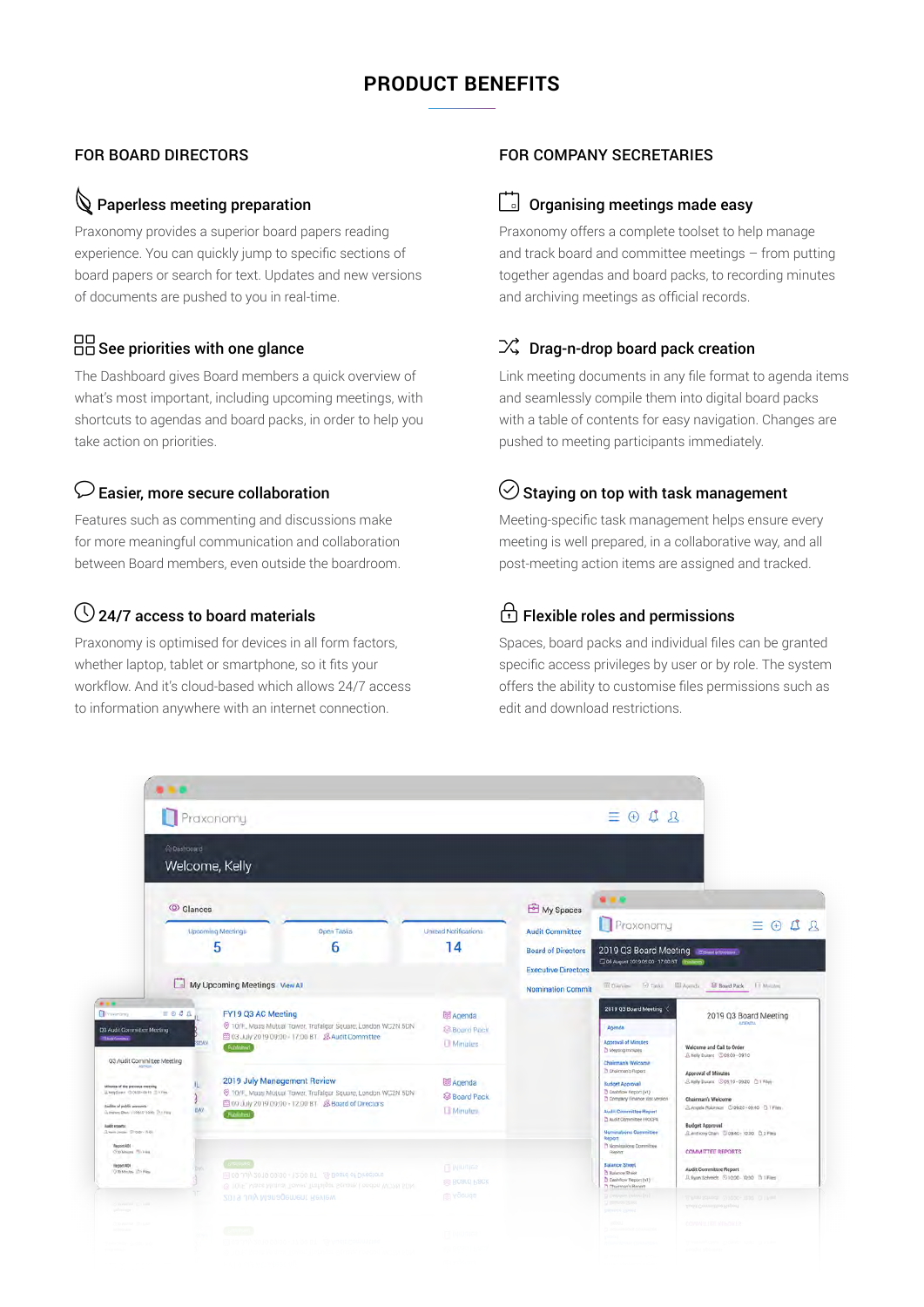# **INDISPENSIBLE SECURITY FOR BOARD INFORMATION**

Exchanging sensitive information through means such as email attachments, printouts and mass-market cloud storage solutions exposes boards to security risks. Praxonomy helps mitigate these risks by providing a secure, dedicated platform where all board information can be centrally managed and shared in accordance with flexible access control configurations.

#### Highly robust architecture

Praxonomy is hosted in highly secure, ISO27001 certified data centres in Europe. Our high-availability infrastructure design consists of failover mechanisms and redundancy to ensure the reliability of service and prevent data loss.

#### Independently audited

Praxonomy appoints independent security experts to perform regular and in-depth security audits. We also employ internal processes to ensure security measures are properly implemented and in accordance with best practices.

# $\frac{1}{2}$

#### Advanced data encryption

Praxonomy keeps your data encrypted in transit and at rest using advanced protocols. Encryption helps ensure the confidentiality and integrity of your communications, data and files.

#### Privacy by design **GDPR**

Praxonomy is transparent about the data we collect and why. We are fully compliant with the strict data protection laws of the EU (GDPR). We publish annual transparency reports detailing our privacy policies and third-party requests.



#### Praxonomy is ISO/IEC 27001:2013 certified

ISO 27001 is one of the most widely recognised and internationally accepted information security standards outlining best practices for information security management systems.

"In light of this Cure53 black-box security assessment, it can be stated that the Praxonomy application makes a rather positive, robust impression."

> Dr.-Ing. Mario Heiderich Founder of Cure53, Berlin-based cybersecurity firm

*(Despite repeated efforts, Cure53's analysts were unable to break Praxonomy's document security.)*

# **MAKING THE TRANSITION IS EASY**

# Easy to implement

From activation to scheduling your first meeting takes only minutes. We take care of everything behind the scenes so you can focus your time on what matters most. Praxonomy's powerful features are designed to be easy to use and require minimal training.

# $\mathcal{D}$  Tailored onboarding

Effective onboarding is critical. Our team provides you with the expertise to make sure your Praxonomy solution is set up to meet the needs of your organisation. We have designed a flexible, role-based training program and we work with you every step of the way.

### First-class support

A library of self-service support resources including user guides, how-to videos, a knowledge-base and checklists are available to you. In addition, a team of product experts are only a call, email or chat away — 24 hours, 7 days a week.